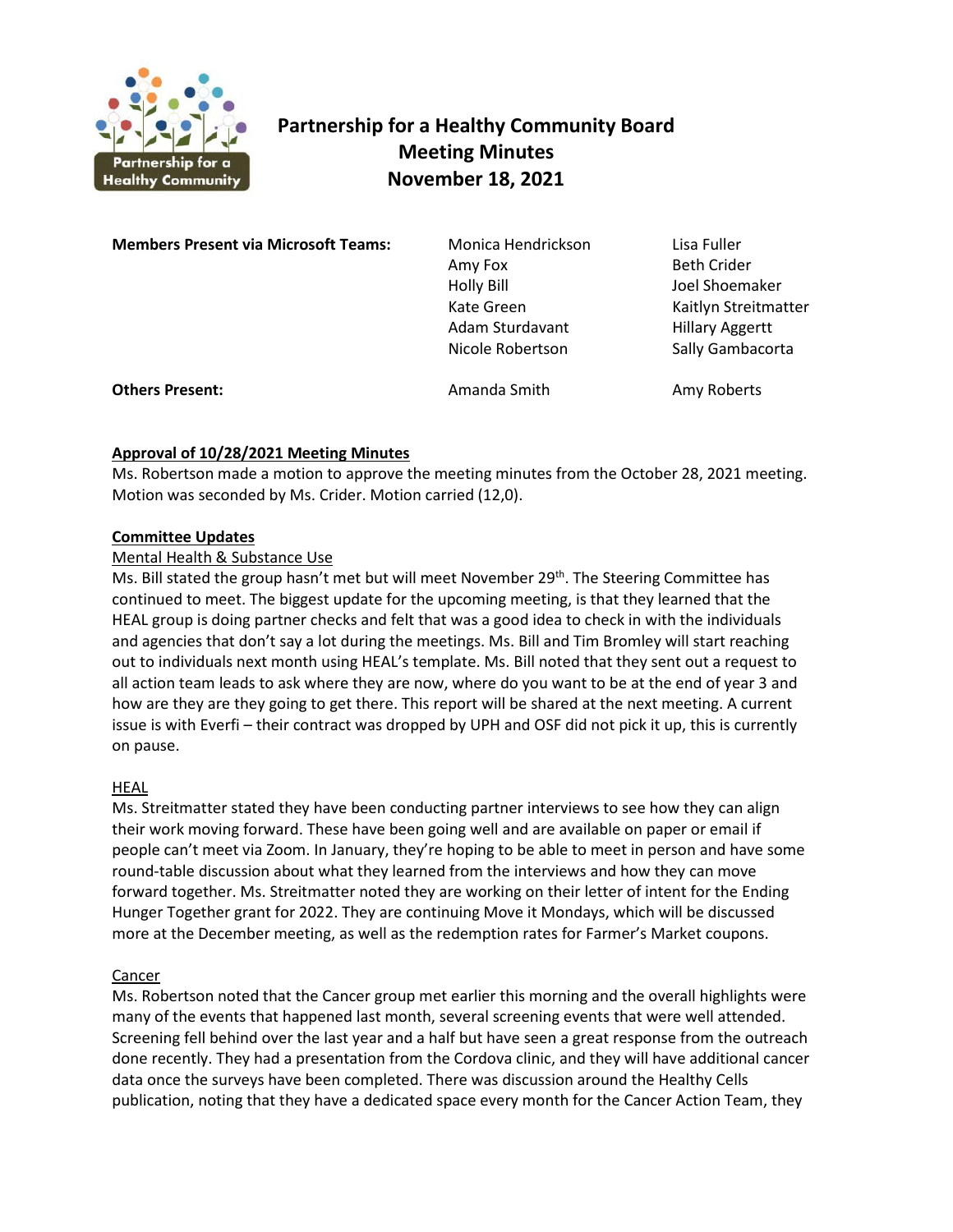are working to take advantage of the that opportunity to fill that space every month. Due to the work of the American Cancer Society, they were able to quickly turnaround a rapid impact lodging grant OSF for \$50,000. These were designed to reduce barriers to care, and this area was identified as an area with a significant need.

#### Data Team

Ms. Smith stated they have been focused on getting the surveys wrapped up and finalized. At their last meeting, they spent the majority of the time focusing on the Conduit HCI data and what to expect with that data pulled together. They are still moving forward with the data collection.

#### **Board Business**

#### Continuum's Point in Time Count

Ms. Green stated the Continuum of Care is charged with doing a census each year of sheltered and unsheltered count, which is typically overnight the last Wednesday in January. Every year they reach out to as many partners as possible and try to get an accurate idea of where people are staying and the actual count. They are always looking for more partners or know about locations where people are unsheltered, please reach out to Ms. Green. The hardest ones to get information from but have the most information would be smaller police departments. Ms. Green shared that they have decreased homelessness significantly over the last 10 years. Due to people not getting kicked out of rentals last year, the number decreased even more. Ms. Green does expect that number to spike up this year.

## 2022 Partnership Board Meeting Dates

Ms. Hendrickson reviewed the Partnership Board meeting dates in the packet. At the January 27<sup>th</sup> meeting, it is recommended that it either be extended or meet later in the day, as a retreat to get a better understanding of expectations, especially with newer Board Members. This would be a reset as about to end one cycle and start a new one. This could be in person at a different location. Ms. Roberts will send out a poll to see what time will work better. Please let Ms. Roberts know if you have a room that would work out for this meeting as well. Ms. Aggertt made a motion to approve the 2022 Partnership Board meeting dates. Motion was seconded by Ms. Fuller. Motion carried  $(12,0)$ .

## Partnership Board Bylaws

Ms. Hendrickson stated that she tried to red line the previous version and it got too messy. If you'd like to see that version, please email Ms. Roberts for that copy. Ms. Hendrickson noted that it was reorganized, but also recognizing the eligibility of the Board and reviewed that information in the revised bylaws in the packet. Ms. Hendrickson also noted the elections with the Co-Chair and Vice-Chair, and they can serve up to three years. They priority action teams are listed with responsibilities and they pulled the Data Team out to have their own section of the bylaws. If another committee is established, like a Marketing Team, that can always be added later. These revised bylaws are just for review for now but will be voted on at the December meeting. If you have any changes, please email Ms. Hendrickson.

#### Partnership Board Nominations

Ms. Hendrickson stated that herself and Ms. Fuller will be stepping out of the Co-Chair positions and they are looking for nominations for a Co-Chair for Ms. Fox as well as a Vice-Chair. If you are interested or have a nomination, please email Ms. Roberts. This will be brought up at the December meeting for voting.